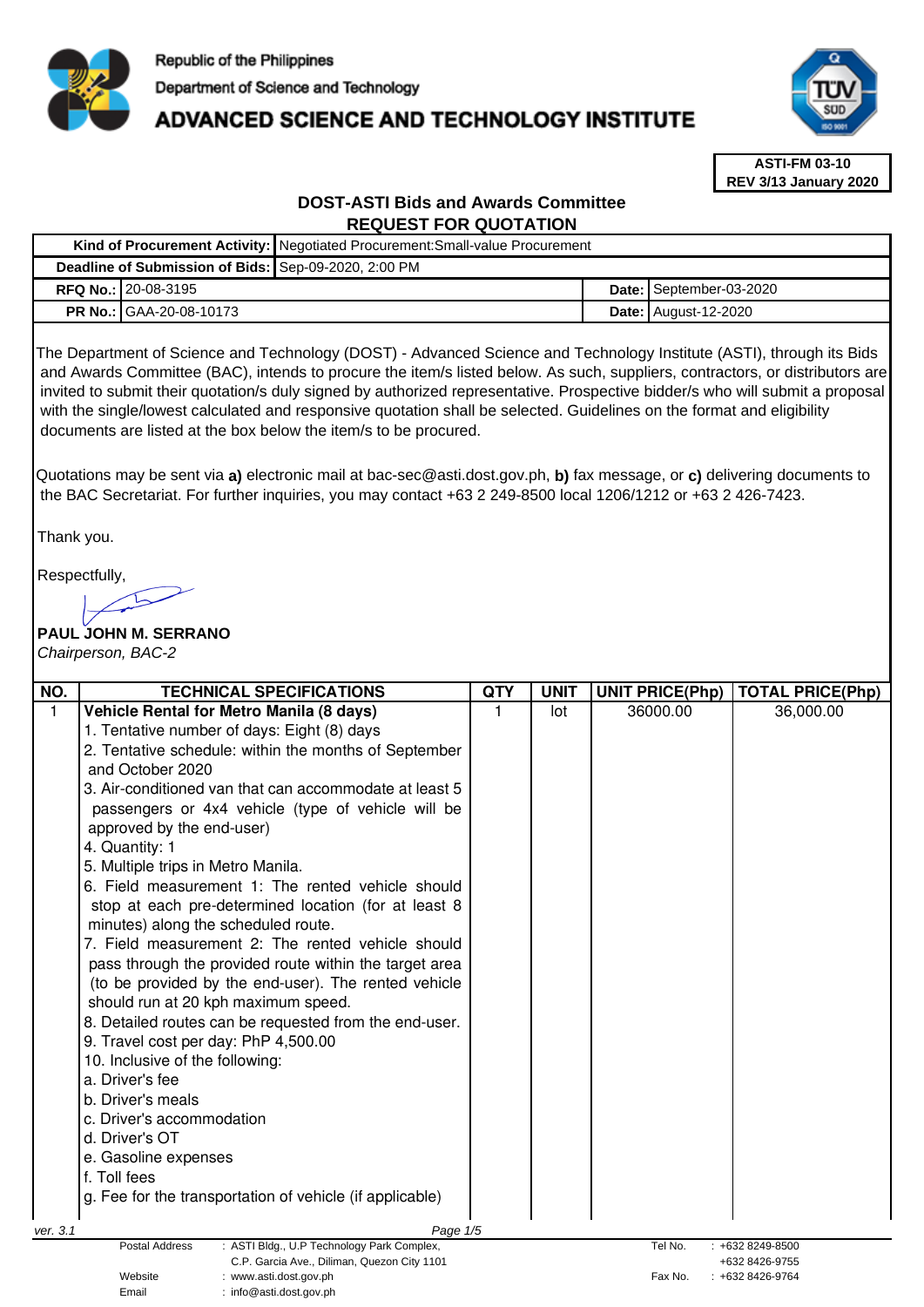|                | h. Other miscellaneous expenses that may arise during<br>the travel<br>i. VAT<br>Note:<br>a. Schedule of trips shall be confirmed by the end-user<br>at least 2 days before the actual event.<br>b. All travels are dependent to the implementation of<br>local community quarantines due to the COVID-19<br>pandemic; thus, the end-user shall give prior notice in<br>case of possible cancellation 2-3 days after any<br>announcement of lockdown in an affected area.<br>c. The billing and payment shall be based on the actual<br>days when the vehicle was utilized.                                                                                                                                                                                                                                                                                                                                                                                                                                                                                                                                                                                                                                                                                                                                                                                                                                                                                                                                                                                                                                                                                       |              |     |          |           |
|----------------|-------------------------------------------------------------------------------------------------------------------------------------------------------------------------------------------------------------------------------------------------------------------------------------------------------------------------------------------------------------------------------------------------------------------------------------------------------------------------------------------------------------------------------------------------------------------------------------------------------------------------------------------------------------------------------------------------------------------------------------------------------------------------------------------------------------------------------------------------------------------------------------------------------------------------------------------------------------------------------------------------------------------------------------------------------------------------------------------------------------------------------------------------------------------------------------------------------------------------------------------------------------------------------------------------------------------------------------------------------------------------------------------------------------------------------------------------------------------------------------------------------------------------------------------------------------------------------------------------------------------------------------------------------------------|--------------|-----|----------|-----------|
| $\overline{2}$ | <b>Vehicle Rental for CALABARZON (6 days)</b><br>1. Tentative number of days: Six (6) days<br>2. Tentative schedule: within the months of September<br>and October 2020<br>3. Air-conditioned van that can accommodate at least 5<br>passengers or 4x4 vehicle (type of vehicle will be<br>approved by the end-user)<br>4. Quantity: 1<br>5. Multiple trips in Cavite and Rizal.<br>6. Field measurement 1: The rented vehicle should<br>stop at each pre-determined location (for at least 8<br>minutes) along the scheduled route.<br>7. Field measurement 2: The rented vehicle should<br>pass through the provided route within the target area<br>(to be provided by the end-user). The rented vehicle<br>should run at 20 kph maximum speed.<br>8. Detailed routes can be requested from the end-user.<br>9. Travel cost per day: PhP 6,500.00<br>10. Inclusive of the following:<br>a. Driver's fee<br>b. Driver's meals<br>c. Driver's accommodation<br>d. Driver's OT<br>e. Gasoline expenses<br>f. Toll fees<br>g. Fee for the transportation of vehicle (if applicable)<br>h. Other miscellaneous expenses that may arise during<br>the travel<br>i. VAT<br>Note:<br>a. Schedule of trips shall be confirmed by the end-user<br>at least 2 days before the actual event.<br>b. All travels are dependent to the implementation of<br>local community quarantines due to the COVID-19<br>pandemic; thus, the end-user shall give prior notice in<br>case of possible cancellation 2-3 days after any<br>announcement of lockdown in an affected area.<br>c. The billing and payment shall be based on the actual<br>days when the vehicle was utilized. | $\mathbf{1}$ | lot | 39000.00 | 39,000.00 |
| 3<br>ver. 3.1  | Vehicle Rental for Region 3 (3 days)<br>1. Tentative number of days: Three (3) days<br>2. Tentative schedule: within the months of September<br>and October 2020<br>3. Air-conditioned van that can accommodate at least 5<br>passengers or 4x4 vehicle (type of vehicle will be<br>approved by the end-user)<br>Page 2/5                                                                                                                                                                                                                                                                                                                                                                                                                                                                                                                                                                                                                                                                                                                                                                                                                                                                                                                                                                                                                                                                                                                                                                                                                                                                                                                                         | 1            | lot | 25000.00 | 25,000.00 |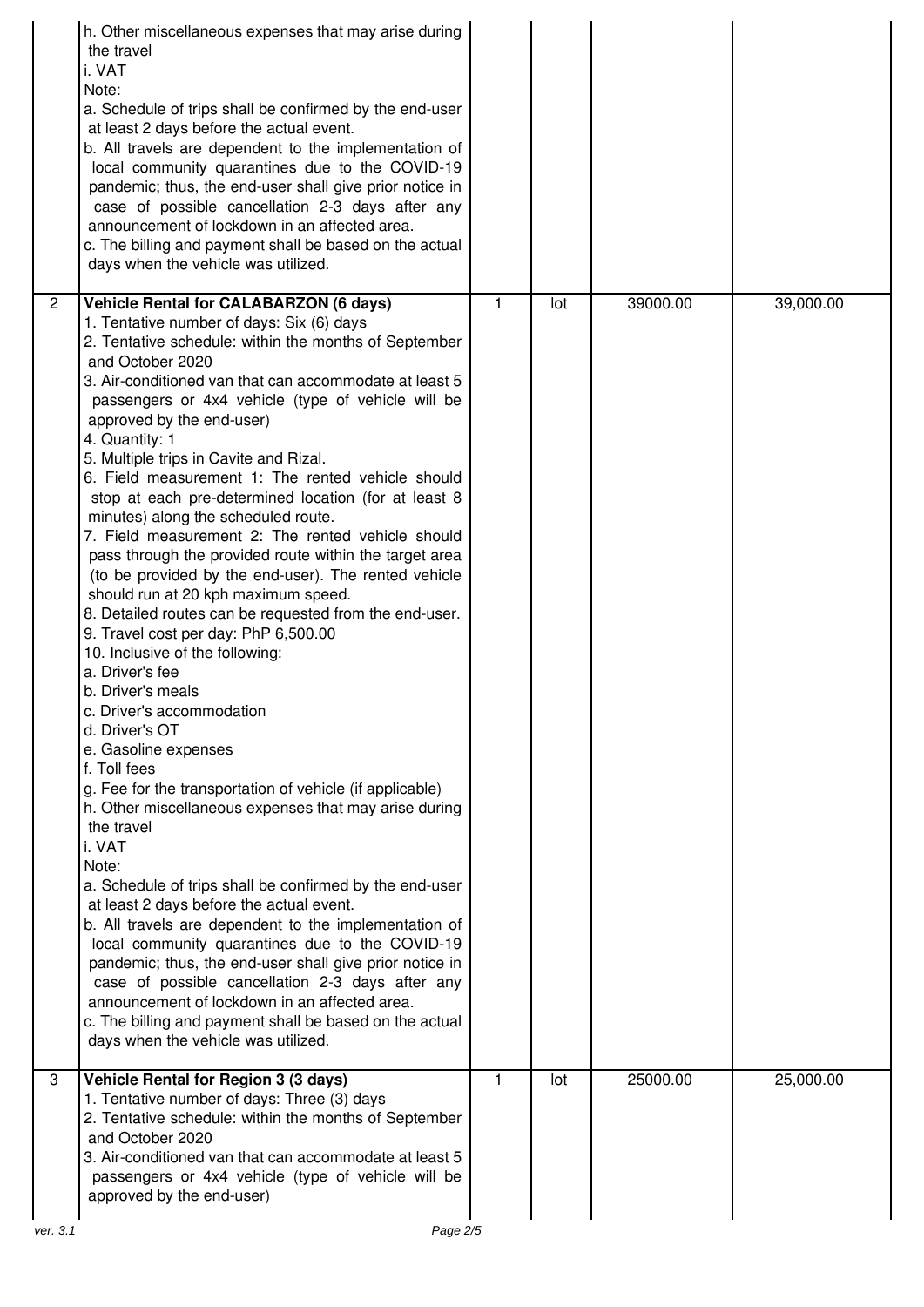# **TOTAL APPROVED BUDGET FOR THE CONTRACT: Php 100,000.00**

## **GUIDELINES**

## **A. Submission of Quotations**

- 1. Quotation/s shall include the Request for Quotation and/or the Purchase Request Number as state above;
- 2. Pictures or brand/model names or numbers, if applicable, should be specified in the quotation/s; and
- 3. Quotation/s must be signed by the company's duly authorized representative.

## **B. Eligibiliy Requirements**

Pursuant to Annex "H" or Consolidated Guidelines for the Alternative Methods of Procurement of the 2016 Implementing Rules and Regulations (IRR) of Republic Act (RA) No. 9184, as amended by Government Procurement Policy Board Resolution No. 21-2017 dated 30 May 2017, the following documents shall be submitted except for Repeat Order, Shopping under Section 52.1(a), and Negotiated Procurement under Sections 53.1 (Two-Failed Biddings), and 53.5 (Agency-to-Agency):

## **For Procurement of Goods**

- 1. Upon submission of quotation
	- PhilGEPS Platinum Membership Certificate including Annex "A". If not available, the following alternate documents may be submitted:
		- PhilGEPS Registration Number
		- Mayor's Permit
			- For individuals/professionals engaged under Section 53.6, 53.7 and 53.9 of the 2016 IRR of RA No. 9184, only the Bureau of Internal Revenue (BIR) Certificate of Registration shall be submitted in lieu of the Mayor's Permit.
- 2. Upon issuance of Notice of Award (NOA)